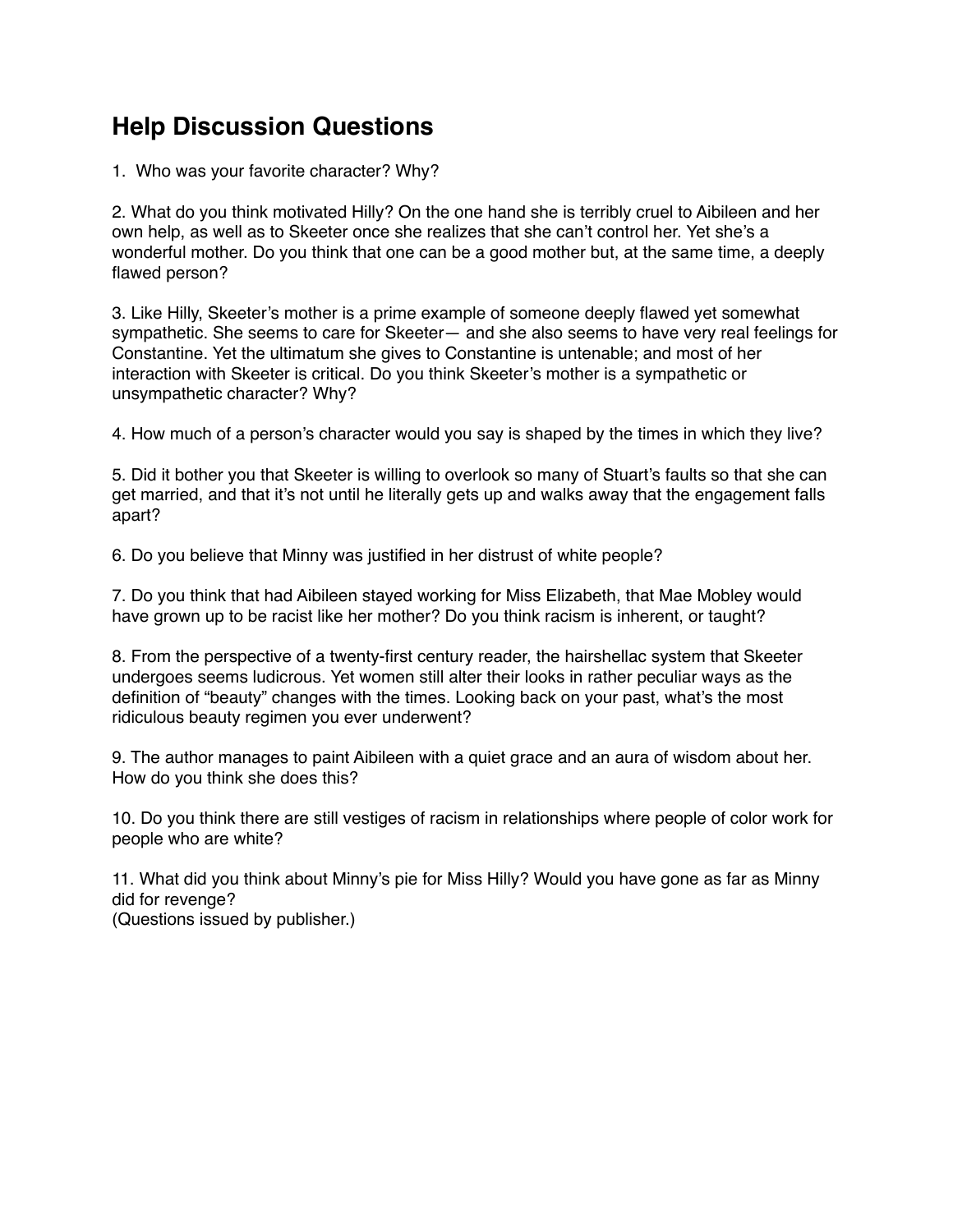## **Crucible Discussion Questions**

 1. A crucible is defined as a severe test. Discuss the significance of the title. What is "the crucible" within the play and how does it bring about change or reveal an individual's true character?

 2. As a minister, Reverend Parris is supposed to devote himself to the spiritual welfare of the inhabitants of Salem. Discuss Parris' concerns and motivations. Is he an effective minister?

 3. Dscuss Proctor's relationship with Abigail. Why did Proctor have an affair, and what prompted him to end his affair with Abigail?

 4. Compare and contrast Elizabeth Proctor and Abigail Williams. What are their individual positive character traits? Negative character traits? How do they feel about Proctor?

 5. Elizabeth despises deception. She is a moral woman, devoted to upholding the truth. Discuss Elizabeth's behavior in the court. What prompts her to lie?

 6. Discuss Abigail's plan to get rid of Elizabeth. Is the play a fulfillment of the spell she cast in the woods with Tituba?

 7. Discussing the effects of the witch trials on Salem. How do the trials affect the community? Government and authority? The church? Individuals?

 8. In Act IV, Scene 4, Proctor agrees to falsely confess in order to avoid death. He later changes his mind. Explain why he refuses to confess. What is the "shred of goodness" he discovers?

## **General Discussion Questions for any book**

- 1. Did you enjoy the book? Why or why not?
- 2. What were your expectations for this book? Did the book fulfill them?
- 3. How would you briefly describe the book to a friend?

 4. In a book in which the author was not a character or was not doing first-person reporting, was the author present in the book anyway? Was the presence of the author disruptive? Or did it seem appropriate or fitting?

 5. How would you describe the plot? Did it pull you in, or did you feel you had to force yourself to read the book?

 6. How realistic was the characterization? Would you want to meet any of the characters? Did you like them? Hate them?

 7. If the book was nonfiction, do you think the characters accurately portrayed the real events upon which the book was based? If not, what would you have changed to make the book more accurate?